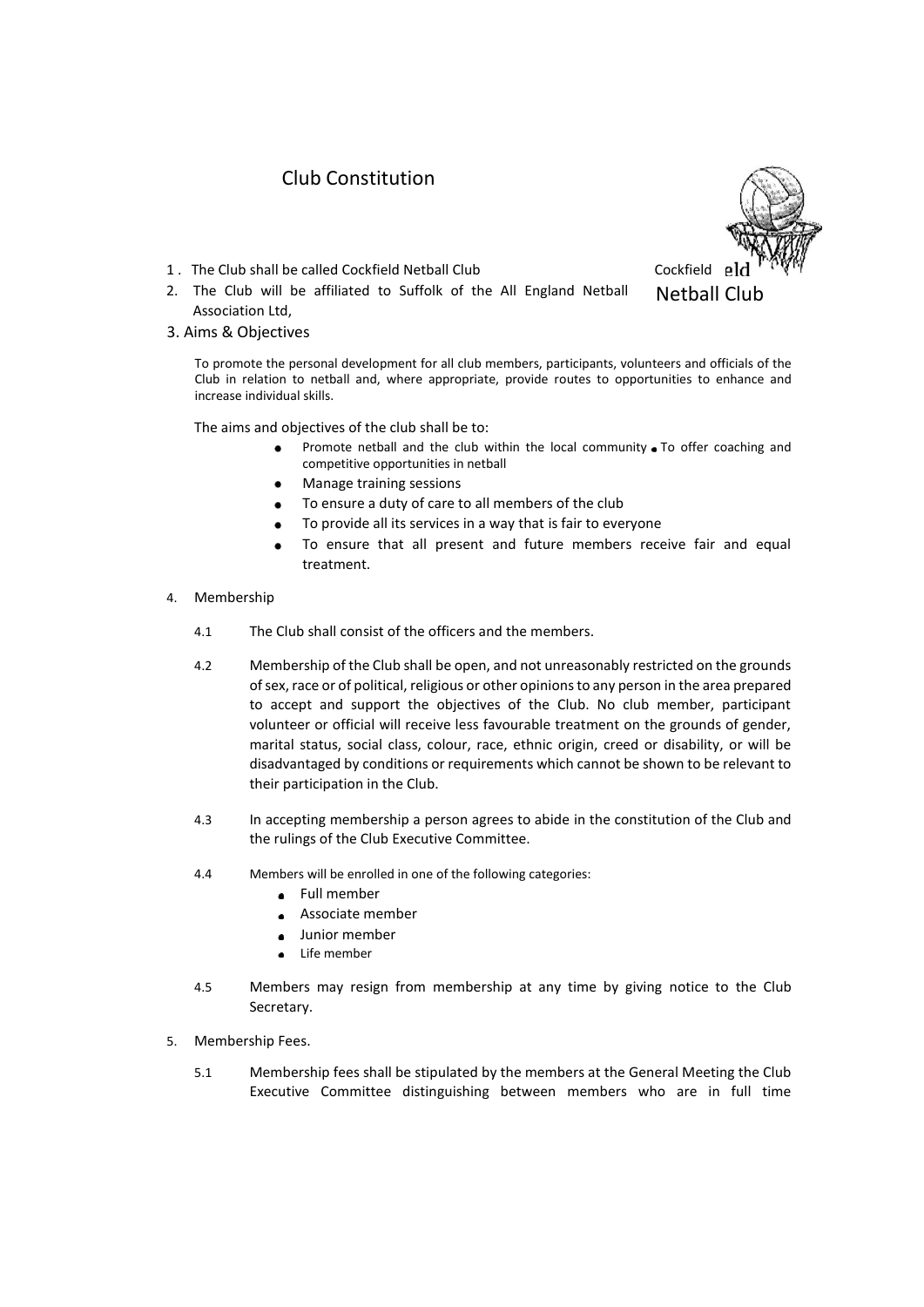employment, members who are unemployed or in full-time education and junior members.

- 5.2 Fees will be paid: annually Sept Aug subscription
- 5.3 The Club Executive Committee may decide upon other charges or subscriptions at its discretion.

## 6. Officers

- 6.1 The officers of the Club shall be: Chair, Secretary, Treasurer, Junior Representative (this person must be UI 8), Club Safeguarding Officer, Club Volunteer Co-ordinator and any other relevant position.
- 6.2 These officers shall hold for a period of 12 months, being elected annually at the Club AGM. All Officers shall retire annually but shall be eligible for reappointments.
- 6.3 Any casual vacancy occurring may be filled by the Executive Committee.
- 7. Executive Committee
	- 7.1 The club will be managed through the Executive Committee consisting of: Chair, Head Coach, Treasurer, Secretary, Safeguarding Officer, Coaches. Only these posts will have the right to vote at meetings of the Club Committee.
	- 7.2 Meeting of the Executive Committee shall be convened by the Secretary and the Committee shall meet as required but not less than 4 times a year.
	- 7.3 The quorum for the transaction of business at Executive Committee meetings shall be 6.
	- 7.4 Every decision at a meeting of the Executive Committee shall be determined by a majority vote of the members present and every voting member having one vote. In the event of an equality of votes the Chair of the meeting shall have a casting vote.
	- 7.5 The Executive Committee shall be responsible for considering any application for membership and shall decide if this application should be accepted. The decision shall be in accordance with a non-discriminatory policy.
	- 7.6 The Executive Committee may delegate some or all of its powers and making to a subcommittee. Any sub-committee must act only in accordance within the authority delegated to it by the Executive Committee.
	- 7.7 The Management Committee will be responsible for adopting new policy, codes of conduct and rules that affect the organisation of the club.

## 8. Finance

- 8.1 All monies raised by or on behalf of the club shall be applied to further the objects of the Club and for no other purpose.
- 8.2 All club monies will be banked in an account held in the name of the club.
- 8.3 The Club Treasurer will be responsible for the finances of the club,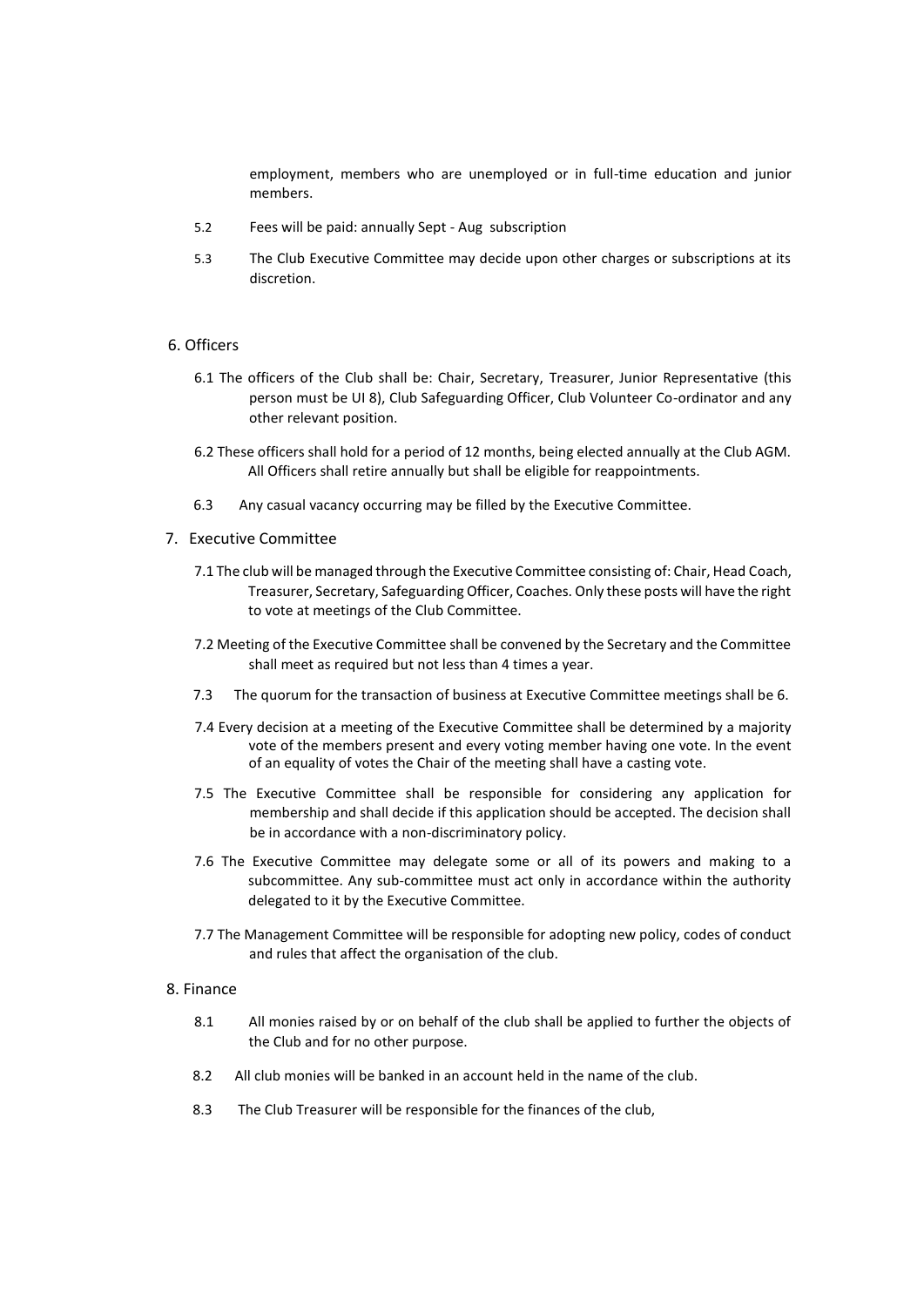- 8.4 The financial year of the club will end on  $31<sup>st</sup>$  August.
- 8.5 An audited statement of annual accounts will be presented by the Treasurer at the Annual General Meeting.
- 8.6 Any cheques drawn against club funds should hold the signatures of the Treasurer plus up to two other officers.
- 9. Annual General Meeting and other Meetings
	- 9.1 Notice of the Annual General Meeting (AGM) will be given by the Club Secretary. Not less than 28 clear days' notice to be given to all members.
	- 9.2 The AGM will receive a report from officers of the Management Committee and a statement of the audited accounts.
	- 9.3 Nominations for officers of the Management Committee will be sent to the Secretary prior to the AGM.
	- 9.4 Elections of officers are to take place at the AGM.
	- 9.5All members shall be entitled to vote at general meetings of the Club and shall have equal voting rights.
	- 9.6 The quorum for general meetings shall be 15% members present and eligible to vote.
	- 9.7 An Extraordinary General Meeting (EGM) shall be called by an application in writing to the Secretary signed by not less than 15 members. The Executive Committee shall have the power to call an EGM by decision of a simple majority of its members. The EGM should be held within 21 days of receipt of a valid requisition.
- 10. Voting Procedures
	- 10.1 Each member shall be entitled to one vote.
	- 10.2 A motion shall be carried by a single majority of those present and voting, except when the motion is a constitutional amendment which shall require a two thirds majority.
	- 10.3 The Chair shall have a casting vote in addition to a deliberative vote.
- 11. Property and Staff
	- 11.1 Responsibility for ail property owned by the Club and for the employment of any paid staff and volunteers rests with the Executive Committee.
- 12. Discipline and Appeals
	- 12.1 The Executive Committee shall have the power to take disciplinary action against any member and shall have the authority to terminate the membership of any member guilty of conduct deemed to be a detriment to the Club.
	- 12.2 There shall be the right of appeal to the Executive Committee, against any decision made by an officer of the Club.
	- 12.3 The appeal shall normally be considered within 14 days of it being received by the Secretary.